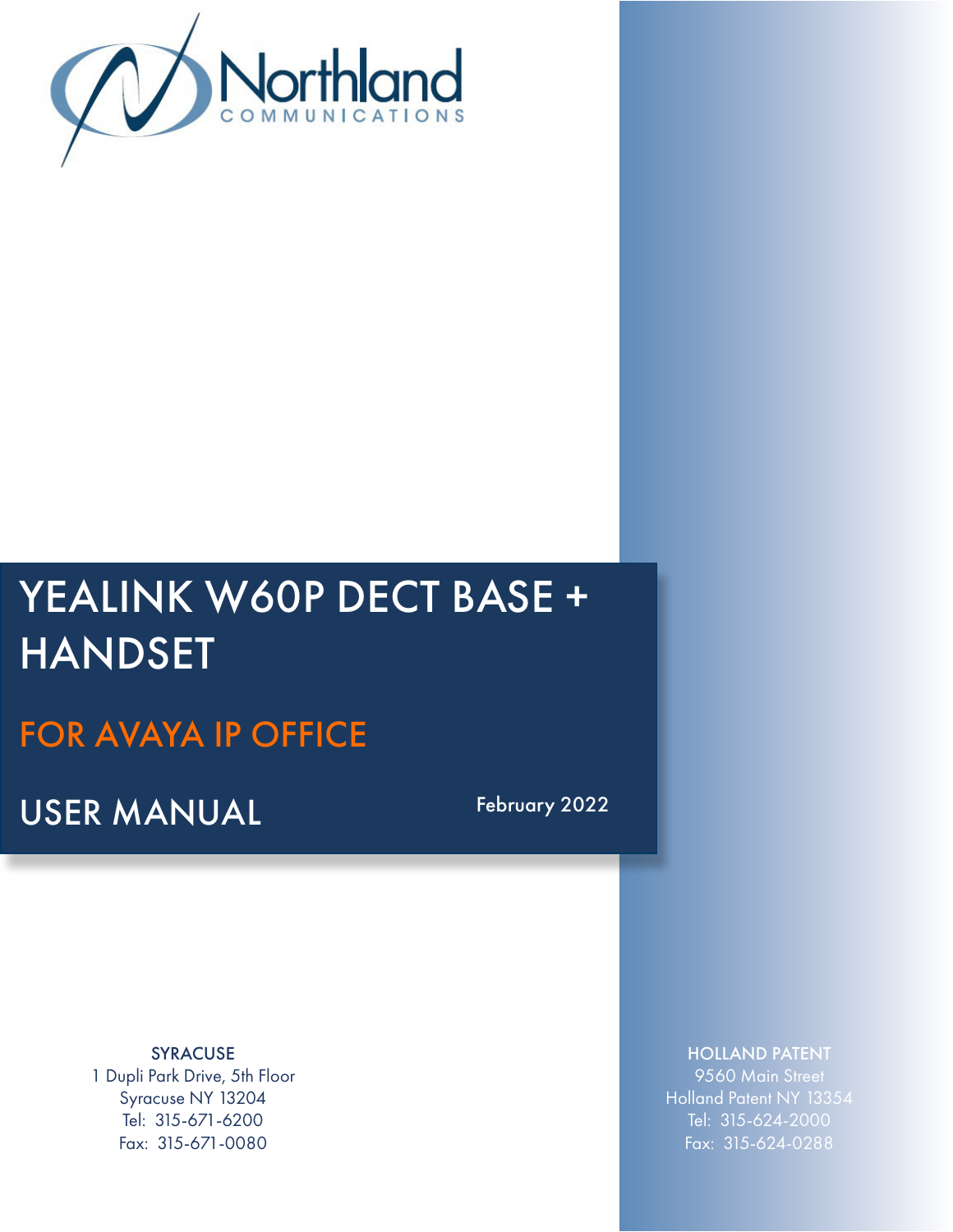

## CONNECTING THE BASE STATION

You have two options to power the base station. Your System Administrator will advise you which one to use.

- + AC power (Optional)
- + Power over Ethernet (PoE)

NOTE: Pay attention to the radio coverage of the base station. It is up to approximately 1000 feet in unobstructed outdoor areas an up to approximately 165 feet inside buildings.

Do not set up the base station in a damp room, and keep it away from water.

## AC Power (Optional)

- + Connect the DC plug on the power adapter to the DC5V port on the base station and connect the other end of the power adapter into an electrical outlet.
- + Connect the included or any standard Ethernet cable between the Internet port on the base station and the Internet port in your network or the switch/hub device port.



NOTE: The base station should be used with the original power adapter (5V/600mA) only. The use of a third-party power adapter may cause damage to the base station.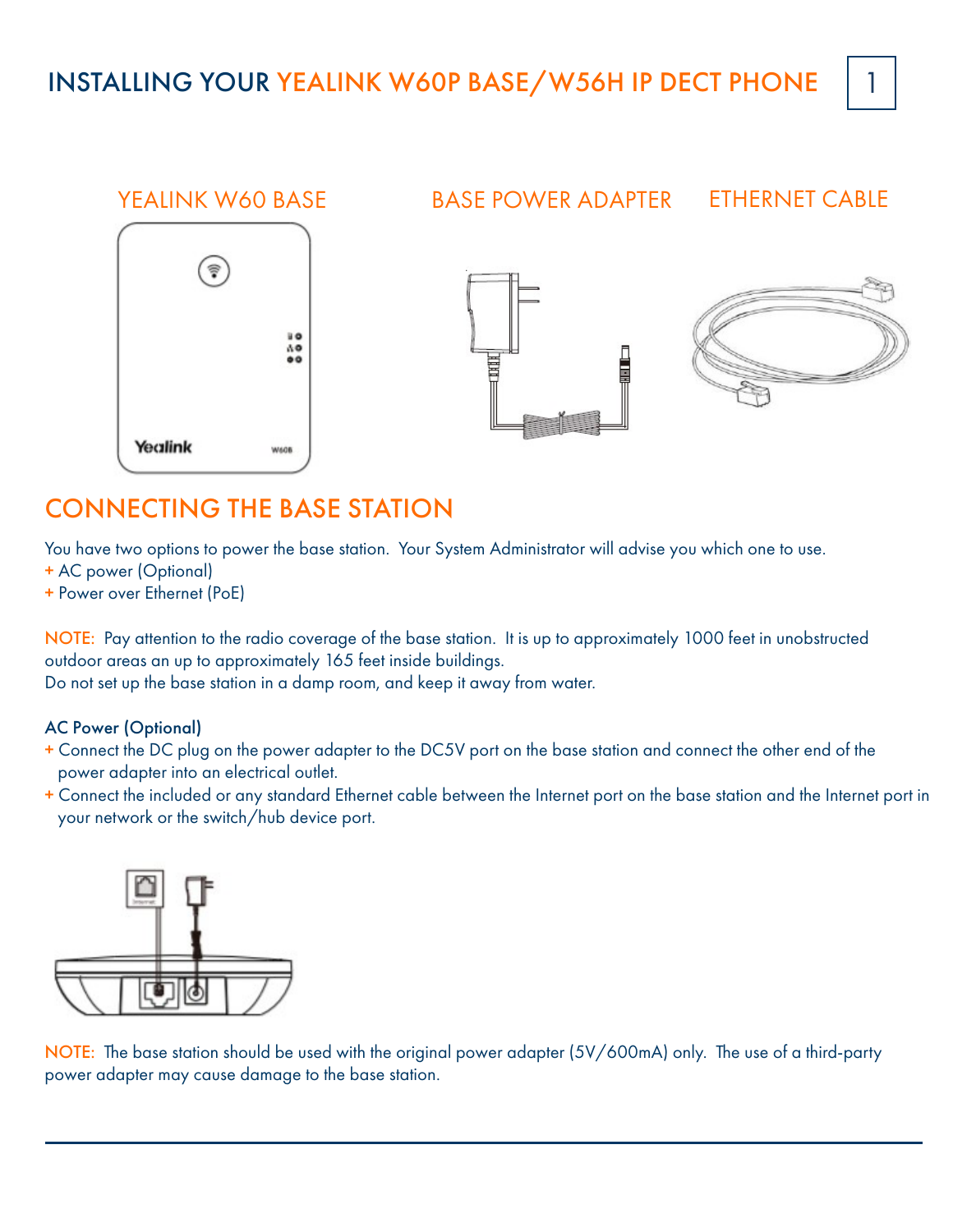#### Power over Ethernet

+ Connect the Ethernet cable between the Internet port on the base station and an available port on the in-line power switch/hub.



NOTE: If in-line power is provided, you don't need to connect the AC adapter. Make sure the hub/switch is PoE compliant.

IMPORTANT! Do not remove the power and network to the base station while it is updating firmware and configurations.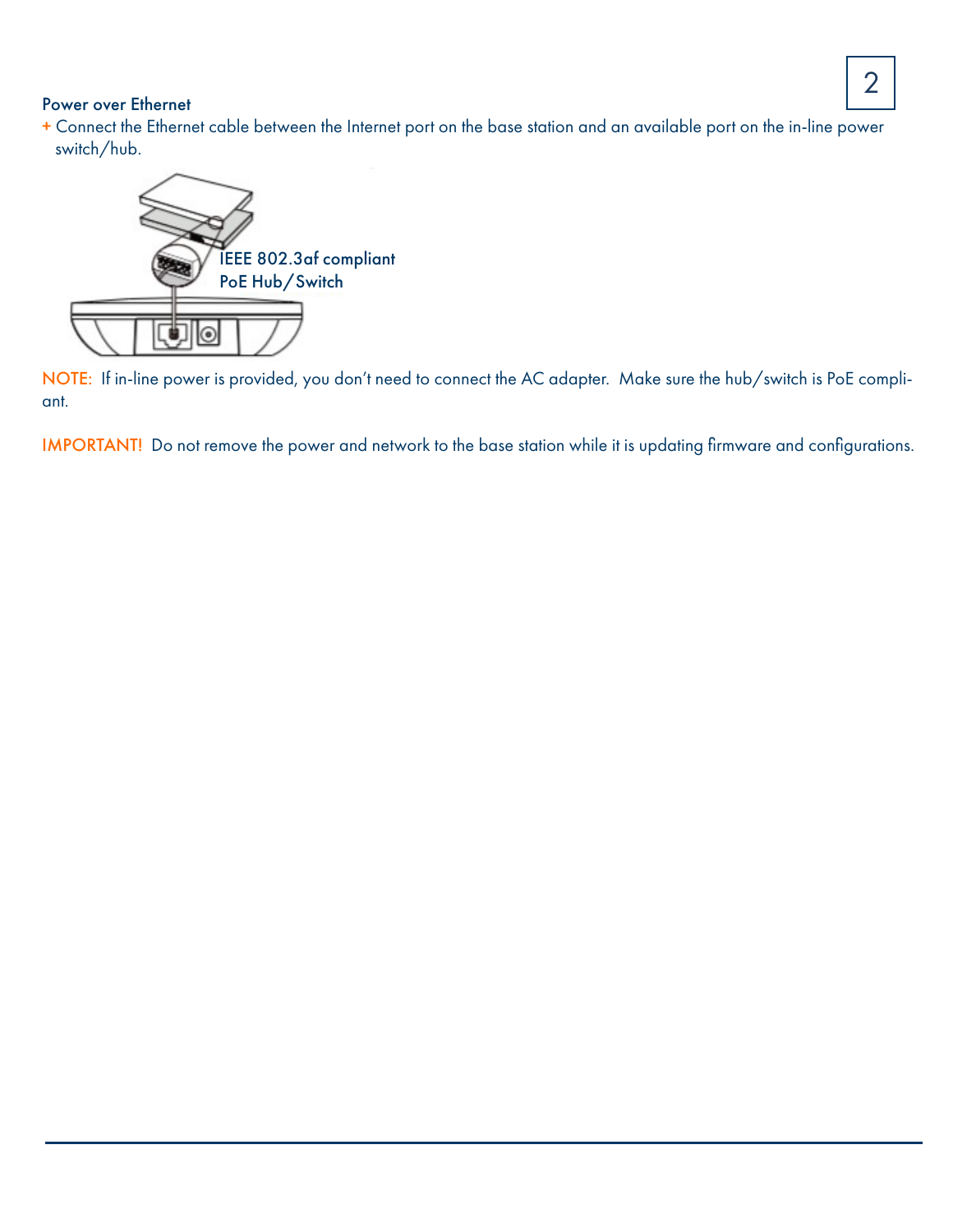## SETTING UP THE W60P BASE AND W56H HANDSET 3

## RECHARGEABLE BATTERY



## W56P HANDSFT CHARGER CRADIF





## HANDSET POWER ADAPTER

BELT CLIP





#### Insert the battery

- + Open the battery cover on the back of the handset.
- + Insert the battery and press it down.
- + Close the battery cover.

#### Set up the Charger Cradle

- + Connect the USB plug on the charger cradle to the DC5V port on the power adapter.
- + Connect the power adapter to an electrical outlet.



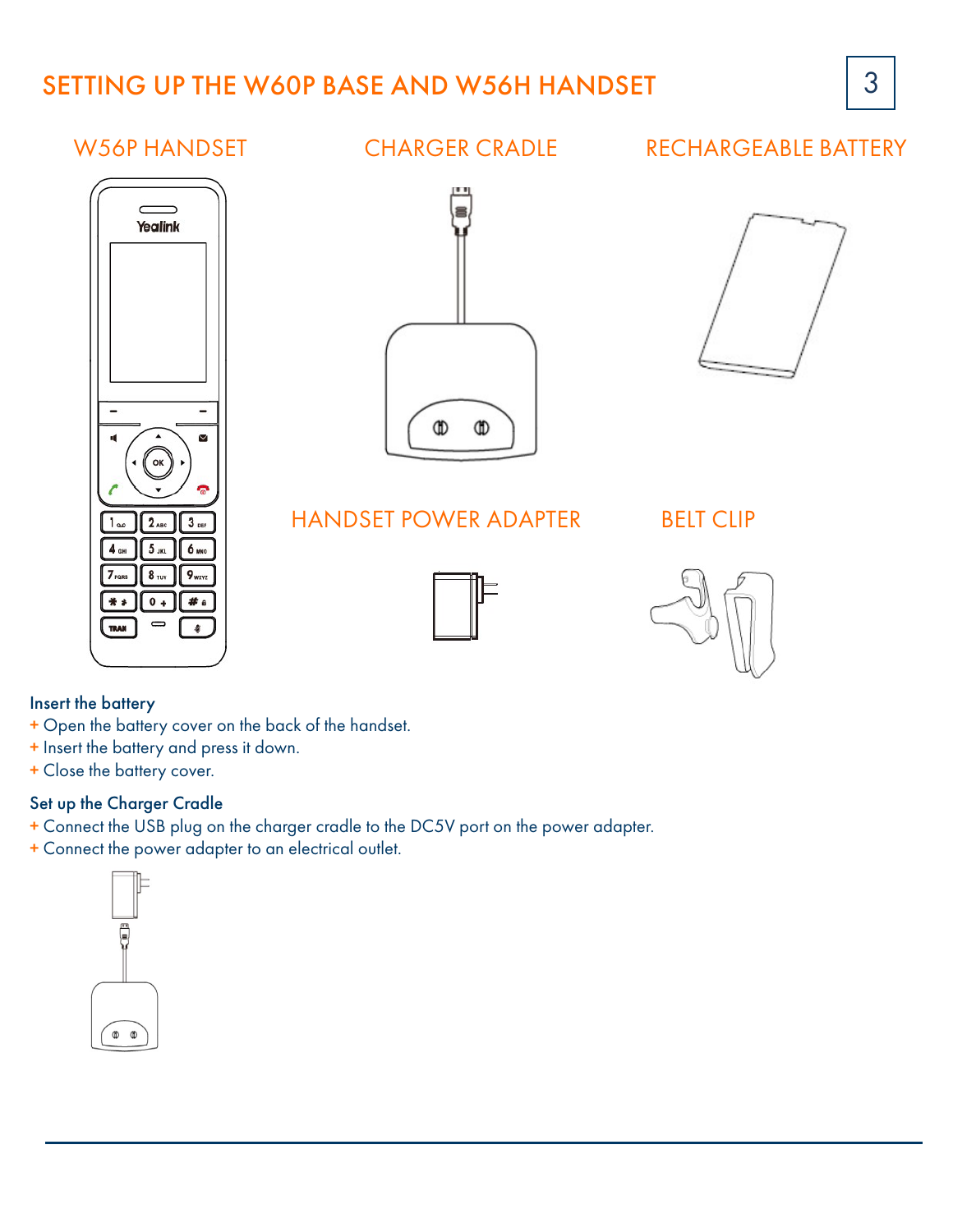# $\begin{array}{|c|c|c|}\hline \text{Change the handset} & A \ \hline \end{array}$

- + After setting up the handset and charger, place the handset in the charger.
- + The handset battery takes about 3 hours to fully charge. The charging status is displayed on the top right hand corner of the LCD screen.

## Attach the Belt Clip

- + Push the clip onto the back of the handset.
- + Insert the clip into the designated notches in the handset.

## W60P BASE STATION FEATURES

After the base station starts up successfully and the handset is registered to the base station, all LEDs on the base station will illuminate green in sequence.



1. Paging Key - Locates a misplaced handset. Toggles the registration mode.

Resets the base station to factory settings.

- 2. Registration LED Indicates the mode of the base station.
	- + Fast flashing green paging mode.
	- + Slow flashing green registration mode.
	- + Solid green there is at least one handset registered to the base.
	- + Off the base is powered off or no handsets are registered to base.
- 3. Network Status LED Indicates the network status.
	- + Slow flashing green network is unavailable.
	- + Solid green network is available.
	- + Off base is powered off.
- 4. Power Indicator LED Indicates the power status of the base station. + Slow flashing green - base is going through a firmware upgrade.
	- + Solid green base is powered on.
	- + Off base is powered off.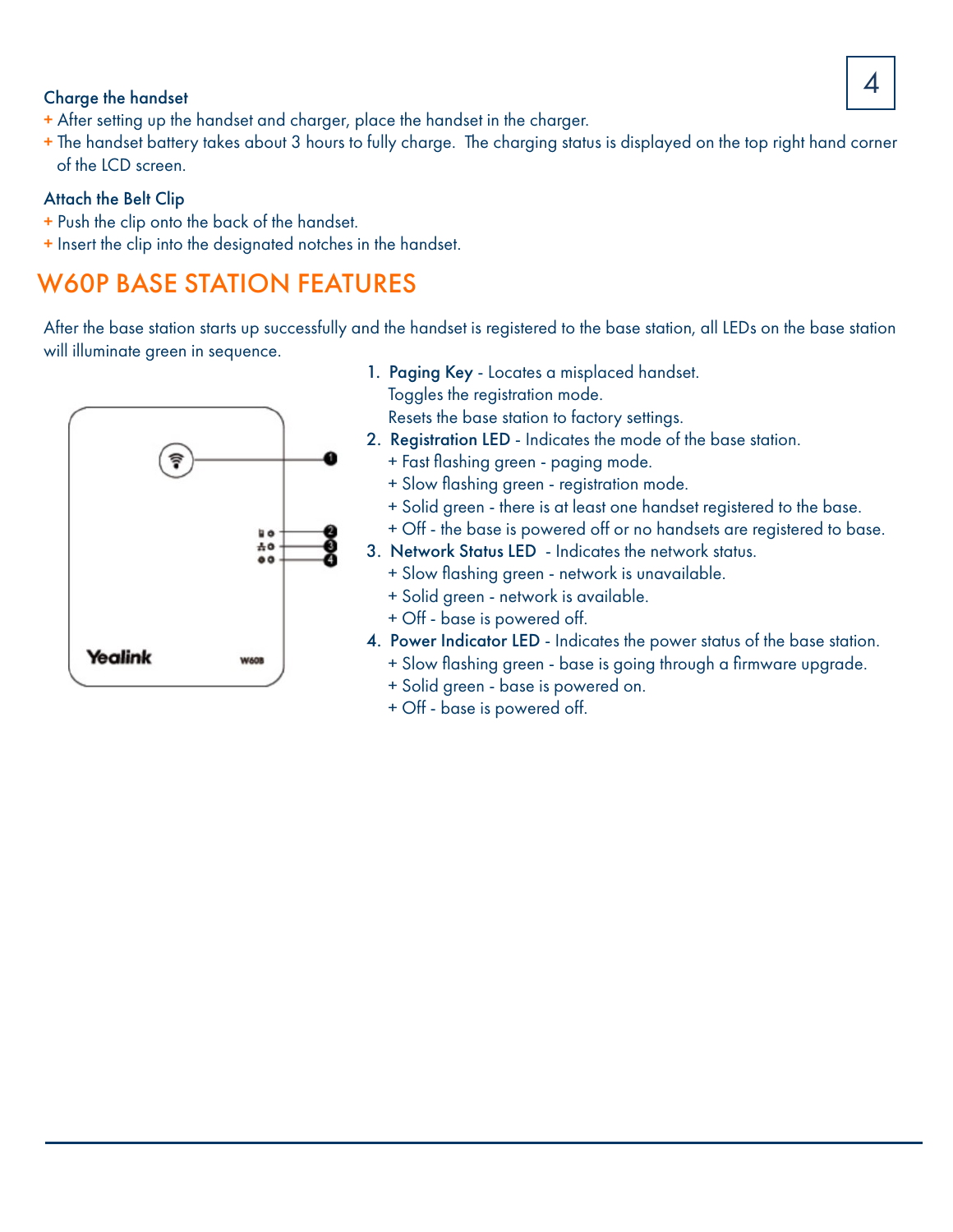## HANDSET KEYS + FEATURES  $\vert 5 \vert$



- 1. Earpiece Outputs audio during the earpiece call.
- 2. Power Indicator LED Indicates handset power + certain features statuses.
	- + Fast flashing red incoming call.
	- + Slow flashing red voicemail message or missed call.
	- + Solid red battery is charging.
- 3. LCD Screen Shows information about calls, messages, softkeys, time, date and other relevant data. Call information such as caller ID + call duration. Icons (for example: DND ). Prompt text (for example: "Saved").
- 4. Softkeys Appear on the display to indicate features that can be activated by pressing the keys directly below them.
- 5. Message key Accesses the missed call log and the voicemail.
- 6. Speaker key Switches between the earpiece, headset and speakerphone. Answers an incoming call.

- 7. Navigation keys Moves the cursor. Adjusts the ringer volume.
- 8. OK Confirms actions or enters the main menu.
- 9. Power/ Off key Long presses in the menu screen to return to idle screen. Long presses to turn the handset on or off when idle. Cancels actions or ends a call. Rejects an incoming call. 10. Answer/Talk key - Answers an incoming call.

 Enters the redial calls list. Places a call.

- 11. Alphanumerical Keypad Provides digits, letters and special characters.
- 12. Transfer key Transfers a call to another party.
- 13. Mute key Toggles the mute function on and off.
- 14. Microphone Picks up audio during earpiece and handsfree calls.
- 15. Speaker Provides handsfree speaker phone audio.
- 16. 3.5mm earphone jack Allow you to connect a standard 3.5mm headset.

## SHORTCUTS



- 2 1 Press the left softkey to access the call history.
	- 2 Press the right softkey to check the line status.
	- 3 Press the up arrow to place a call to another handset.
- 4 Press the left facing arrow to decrease the ringer volume.
- 5 Press the right facing arrow to increase the ringer volume.
	- 6 press the down arrow to access the directory.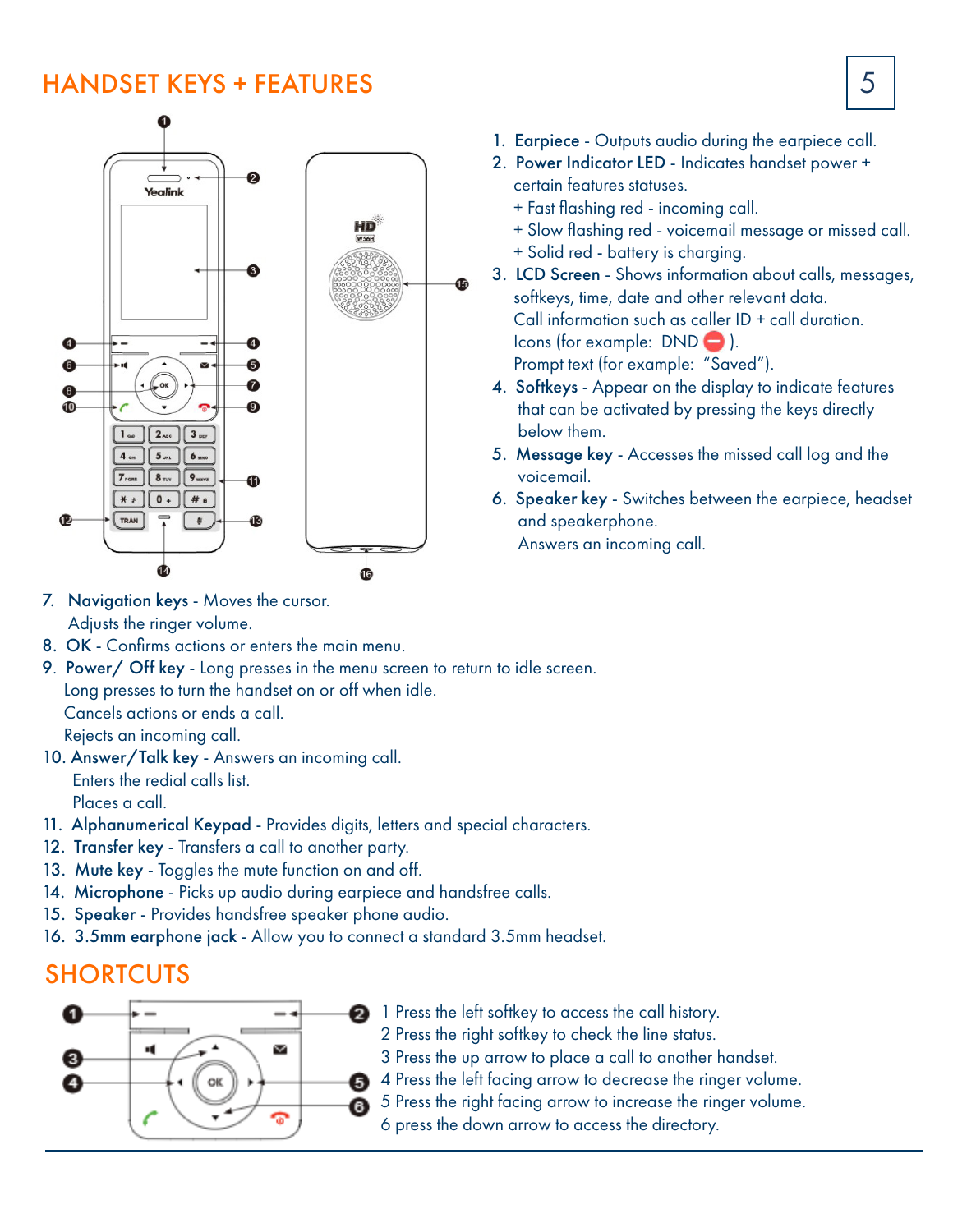## CALL PROCESSING

TO ANSWER INCOMING CALL: Press TALK/ANSWER Key **6 and 20 and 3** 6 **6** TO SEND A RINGING CALL TO VOICEMAIL: Press the POWER/OFF Key TO SILENCE A RINGING CALL: Press the SILENCE Softkey.

TO ANSWER A SECOND CALL AND PLACE FIRST CALL ON HOLD: Scroll to new call + Press ACCEPT Softkey

TO SWITCH BETWEEN CALLS: Press SWAP Softkey

TO PLACE A CALL: Enter number and Press TALK/ANSWER Key

TO PLACE A SECOND CALL: Press NEW CALL Softkey

+ Enter number

+ Press TALK/ANSWER Key

TO DISCONNECT FROM A CALL: Press END Softkey or POWER/OFF Key

#### TO PLACE A CALL ON SPEAKER: Press SPEAKER Key + TO TAKE A CALL OFF SPEAKER: Press SPEAKER Key

MUTE: Press MUTE Key. Display will indicate call is muted. UNMUTE: Press MUTE Key again

#### HOLD: Places a caller on hold for you to retrieve.

- + TO HOLD CALL: Press OPTIONS Softkey
- + Select HOLD
- + TO RETURN TO CALLER: Press RESUME Softkey

TRANSFER: Connect your call to someone else (with call on line)

## ANNOUNCED

- + Press TRANSFER Key (call holds)
- + Enter number and press OK key
- + Wait for party to answer and announce call
- + Press TRANSFER Key

## TO RETURN TO CALLER: Press END Softkey

CONFERENCE: Allows three-way conferencing (with call on line)

- + Press NEW CALL Softkey
- + Enter second number
- + When second person answers, announce conference
- + Press OPTIONS Softkey
- + Select CONFERENCE to join all parties

## BLIND

- + Press TRANSFER Key (call holds)
- + Enter number
- + Press TRANSFER Key

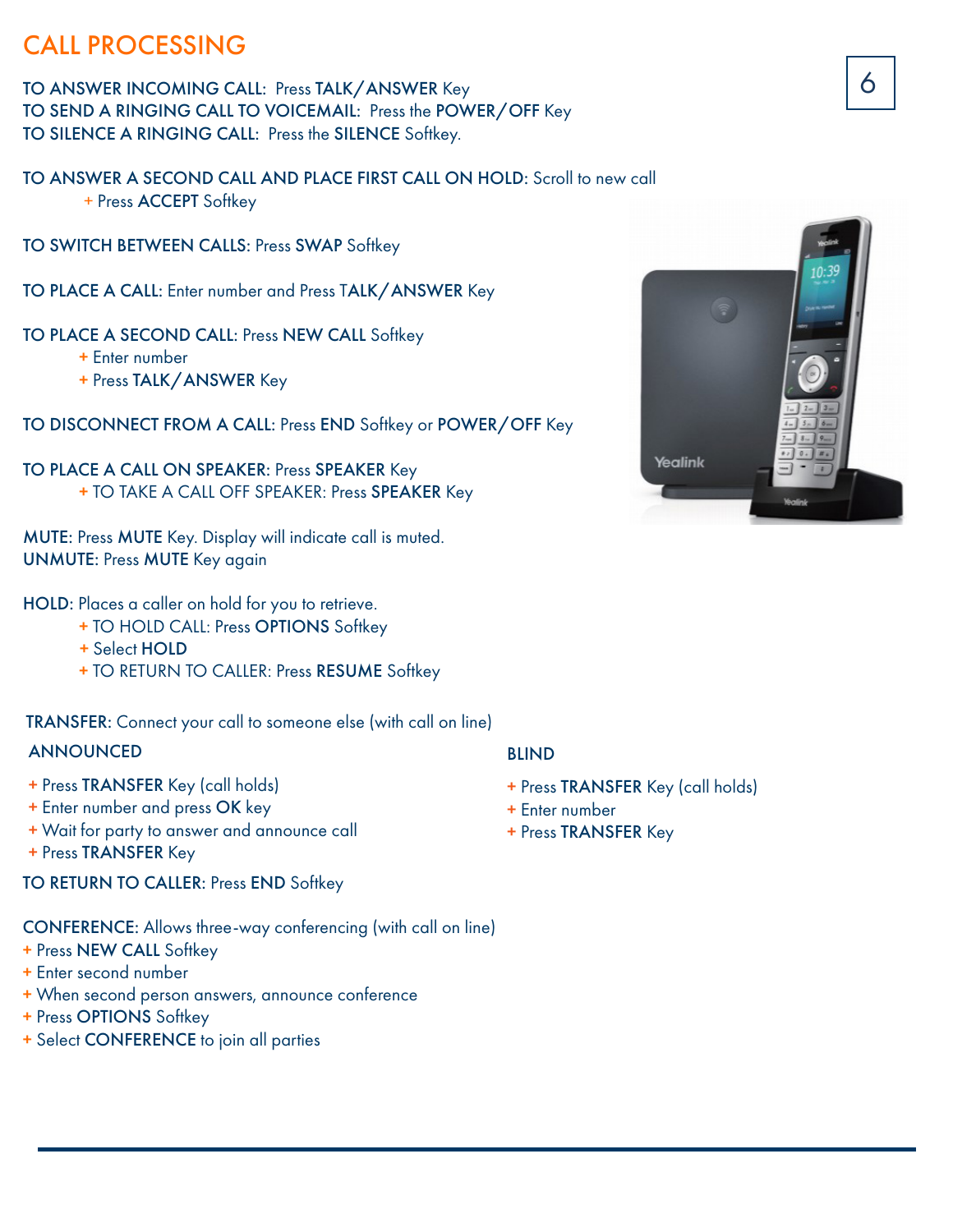CALL PARK: Places an active call on a system hold to be retrieved from another telephone

TO PARK A CALL: Press TRANSFER Key, call is automatically held Press \*37\* Park Slot Number (ie: 1, 2 or 3) Press # Press END Softkey

## TO RETRIEVE PARKED CALL: Press TALK/ANSWER Key

 Press \*38\* and Park Slot Code Press #

NOTE: The Yealink phone can receive pages. Check with your system administrator to find out if it has been programmed to make a page.

REDIAL: Your phone's redial feature displays a list of your most recently dialed numbers.

#### TO VIEW REDIAL LIST: Press TALK/ANSWER Key Scroll to the number you want to dial

Press OK twice to redial number

HISTORY: Your phone's call history is stored for incoming, outgoing and missed calls.

TO VIEW CALL HISTORY: Press the HISTORY Softkey TO VIEW CALL DETAILS, ADD TO CONTACTS OR DELETE: Press the OPTIONS Softkey TO CALL: Press the OK Key three times TO VIEW MISSED CALLS AND VOICEMAIL MESSAGES: Press the MESSAGE Key.

## DIRECTORY

The directory contains the Contacts or list also referred to as the Local Directory. Contacts are entered by the user specific to that handset only.

## TO ADD NUMBERS TO THE LOCAL DIRECTORY:

- + Press the DOWN ARROW Key
- + Press OPTIONS Softkey
- + Scroll to New Contact. Press OK Key
- + Enter first and last name
- + Scroll and Enter work/mobile/other phone numbers
- + Press SAVE Softkey

## TO SEARCH DIRECTORY:

- + Press OK Key
- + Highlight and Select DIRECTORY Icon
- + Select which directory to search
- + Begin spelling the name on the dial pad

NOTE: When searching, press the key the correct amount of times to get the appropriate letter. For example, if searching for a name that begins with an "S", you must press the 7 key four times. It's not necessary to enter an entire name when searching. EX: if searching for "Stephanie", you can enter STE, press SELECT, and you will receive the results for all names that start with STE.